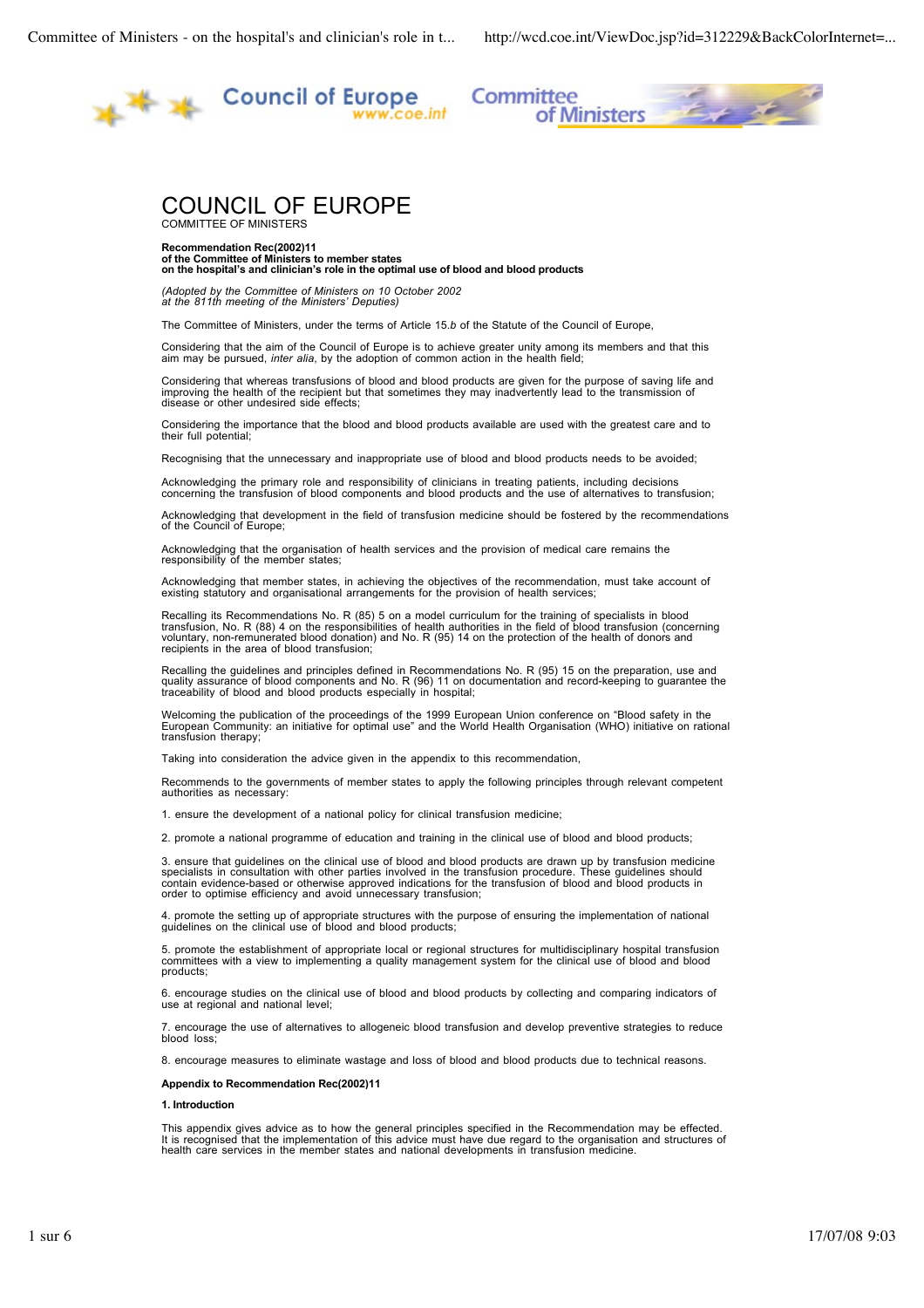Blood is given to save the life or improve the health of the patient in need. This priceless gift is not to be wasted<br>in unnecessary or inefficient use. It is a gift, too, that may carry risks of transmission of infectious various other complications. It is thus of primary importance that it be used in the best possible way to maximize benefits and minimize risks.

Major aspects of the optimal use of blood are:

1. promotion of effective logistics and efficient laboratory working practices to eliminate wastage and losses due to technical reasons;

2. evidence based or otherwise approved indications for the transfusion of blood components to optimize efficiency and avoid unnecessary transfusion.

The latter reduces patients' exposure to risk, and alternatives to transfusion may be more cost-effective. Optimal exploitation of the blood supply should help overcome the difficulties arising through seasonal shortages of blood and plasma and the generally inadequate supply of blood and blood products in various countries.

Present practices leave much scope for improvement. Protocols defining in detail standard practices and<br>operating procedures to be followed at all stages of transfusion are now generally considered to make an<br>essential con policies and guidelines on the clinical use of blood and blood products have been developed in few countries, and existing national guidelines exhibit considerable variations.

For the purpose of harmonizing the practices of clinical transfusion medicine in Europe, it is desirable that<br>European recommendations in this respect should be agreed and adopted as widely as possible. In this context,<br>th system and blood transfusion system (centralised, regionalised, hospital-based), should be emphasised as a<br>key prerequisite for the optimal use of blood. The hospital and the clinician play an equally important role in<br>sys

## **2. The clinical use of blood and blood products**

### **2.1 The present situation**

There exists currently a great variability in Europe in the use of blood and blood products in comparable clinical<br>situations. Adequate documentation of both the process and the outcome is often lacking. Thus current clini plasma, and other blood products and plasma derivatives, varies within Europe. One reason for this state of<br>affairs is that we lack adequate scientific data on the need for blood and plasma products, as well as on their<br>co established. More controlled clinical trials are needed whose results may be assimilated and interpreted by meta-analysis*.*

#### **2.2 The framework**

The decision to transfuse blood is made by the individual clinician or the clinical team responsible for the care of the patient. Their action should be taken within the framework provided by:

1. the existence of clear national policy and guidelines on the use of blood and blood products at the country level;

2. the supervision and support provided by national, regional or local hospital blood transfusion committees responsible for implementing and reviewing the policy and its actual operation;

3. The availability of alternatives to transfusion, to contribute to minimising the need for transfusion.

4. appropriate training of all clinical and blood service staff;

5. monitoring and evaluation of the country guidelines in the context of a quality assurance system to secure safe and adequate supplies of blood and blood products from the blood services and their effective use by the clinicians.

#### **3. Policy on the clinical use of blood and blood products at the country level**

Working within the framework and the strategy of existing country blood programmes, a policy for clinical transfusion medicine should be developed at the country level. The key elements are as follows:

1. optimal use of blood and blood products at country and local level;

2. use of blood and blood products to treat patients only when the clinician's duty of care to his or her patient<br>demands it, taking into account the balance of benefits and risks of transfusion for each patient. Requiring

3. promotion and availability of intravenous replacement fluids, pharmaceuticals and devices to minimize the need for transfusion;

4. establishment of a suitable mechanism for ensuring the local application of existing guidelines for clinical use<br>of blood and blood products, including implementing total quality procedures (covering pre-transfusion,<br>tr performed at local and national level;

5. commitment to continuing education in efficient clinical use of blood and blood products and application of the guidelines for all staff involved in the transfusion process;

harmonization of practices in all respects related to the clinical use of blood and blood products;

7. cost-effectiveness, cost/benefit analysis and cost-recovery evaluations should be established in conjunction with the country's health system.

#### **4. Guidelines on the clinical use of blood and blood products at the country level**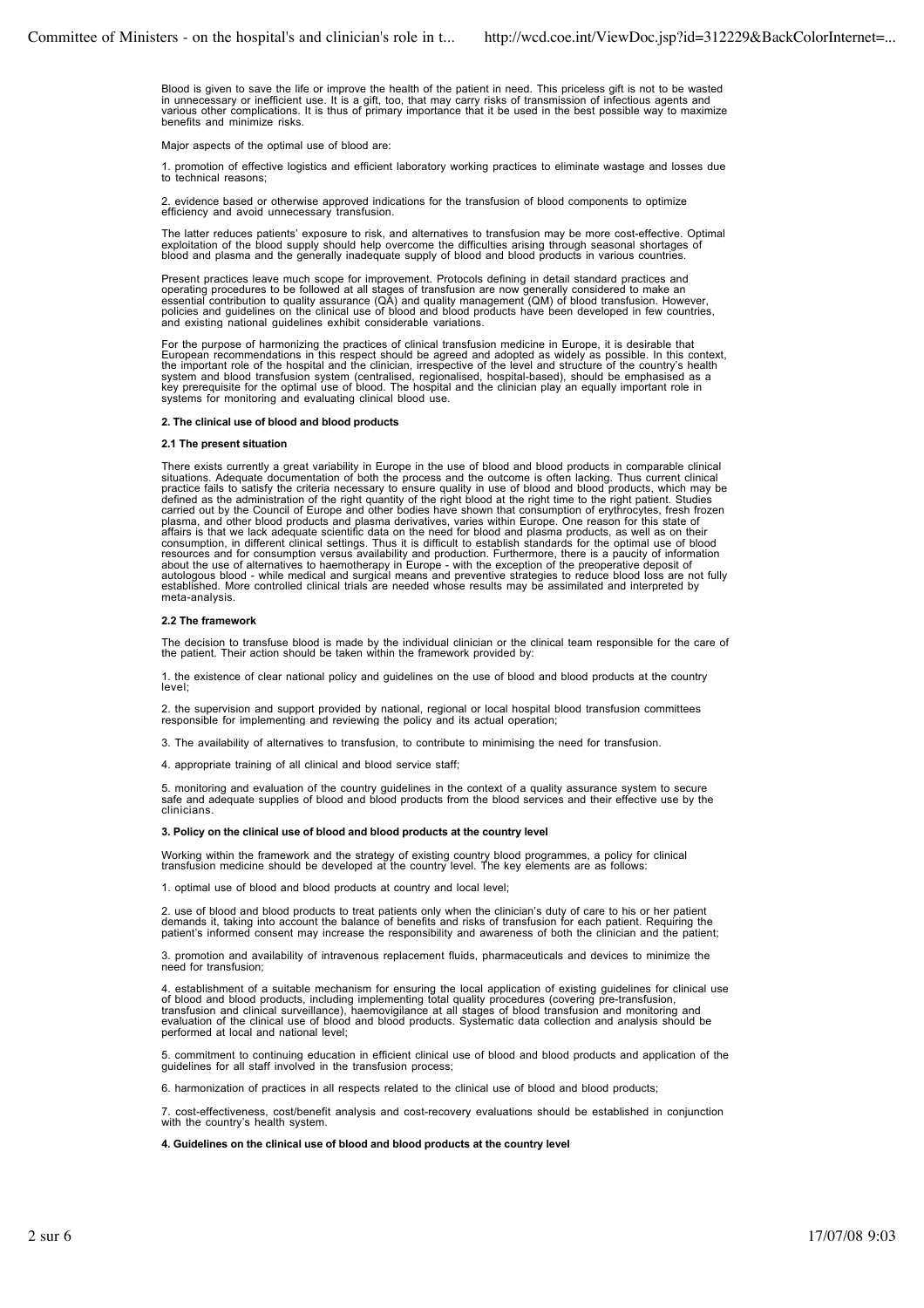Comprehensive guidelines on the clinical use of blood and blood products should be drawn up by transfusion medicine specialists together with the other parties involved in the transfusion procedure (in particular the key blood users (pre-scribers)).

The principal aims are as follows:

1. to lay down guidelines for all stages of the transfusion process;

2. to catalogue the clinical indications for the transfusion of blood and blood products;

3. to promote the alternatives to transfusion and ways of minimizing the need for transfusion;

4. to require that all transfusion records be kept in such a way as to facilitate haemovigilance and monitoring of use, with the object of continual improvement of the clinical use of blood and blood products;

5. to define pre-transfusion measures for the identification of patient at blood sampling;

6. to require the use of standard blood request forms and blood ordering schedules, which both helps to ensure that all necessary data for monitoring blood use are recorded and at the same time contributes to educating physicians in matters related to transfusion;

7. to draw up protocols for transfusing patients. These will be specific to each situation, haemotherapy of thalassaemia and haemophilia patients, auto transfusion, open-heart surgery, exchange-transfusion and other practices;

8. to draw up protocols for emergencies and crisis management.

### **5. Structures for implementing policy on the clinical use of blood**

It needs appropriate structures for implementing a policy on the clinical use of blood.

A possible approach is the setting up of a Committee on the clinical use of blood with the purpose of ensuring<br>the implementation of a harmonized policy. Its membership, adapted to local circumstances, should be based<br>upon effective functioning of the Committee, it is probably desirable for the membership to be below ten.

These may be drawn from among the following:

1. a senior officer of the Ministry of Health (director of public health, director of the department with responsibility for blood transfusion etc);

2. the president or a representative of a National Advisory body on blood transfusion services;

3. representatives of the Haematology Society and Blood Transfusion Societies and professional associations of the most representative transfusion users (e.g. anaesthetists, surgeons, obstetricians, oncologists, paediatricians), nurses, haemophilia specialists and thalassaemia specialists;

4. representatives of hospital transfusion committees;

5. representatives of haemovigilance officers;

6. representative of the National Drug Administration;

7. representatives of relevant NGO's (Red Cross/Red Crescent Society, blood donor associations, multitransfused patients' associations).

#### **6. Clinical services provided by blood establishments**

A blood service may be set up as a separate unit in all major hospitals, with its own specialized staff,<br>management and funding. However, it operates in collaboration with many others. Transfusion medicine<br>specialists ofte transfusion may also work in immunology and histocompatibility laboratories. Multi-transfused patients with<br>thalassaemia syndromes, other chronic anaemias or haemophilia and other hereditary haemorrhagic disorders<br>are trad services.

Effective co-operation between hospital blood services and transfusion medicine specialists on the one hand,<br>and clinics and clinicians on the other, requires effort on both sides. One area requiring close collaboration<br>be

#### **7. The Hospital Transfusion Committee**

#### **7.1 Purpose and tasks**

The establishment of a multidisciplinary hospital transfusion committee (HTC) in every hospital that provides a<br>blood service is recommended. If more appropriate, a regional committee could be set up. Its purpose is to<br>imp

1. to lay down blood transfusion policies, conforming to national guidelines, adapted to local clinical activities;

2. to conduct regular evaluation of blood transfusion practices;

3. to monitor the clinical use of blood in order to secure its optimal use, and reduce unnecessary transfusion and avoid wastage;

4. to promote the introduction of safer and more cost-effective alternatives to transfusion;

5. to prevent and treat early conditions that could result in need of transfusion;

6. to participate in national programmes for the prevention and management of hereditary conditions resulting in chronic haematological diseases requiring haemotherapy (haemophilia, haemoglobinopathies, etc);

7. to analyse adverse reactions due to blood transfusion, to ensure their reporting to haemovigilance networks and other appropriate authorities, and to take corrective action;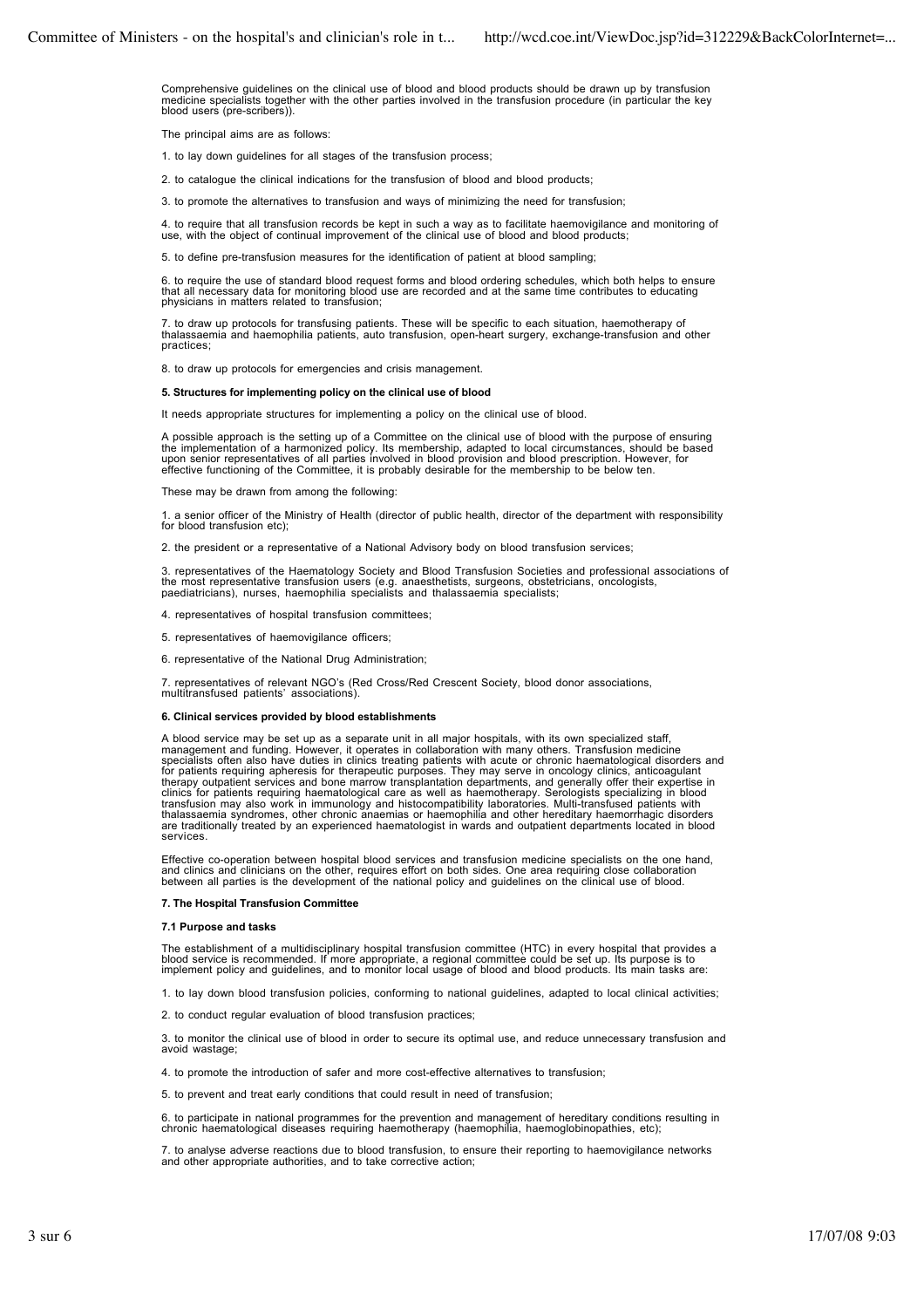8. to set up continuous training programmes in the clinical use of blood for all physicians and nurses of clinics involved in the transfusion process and for blood service staff.

The HTC's membership should include senior representatives of the blood services and the clinical departments with significant transfusion activity, notably, anesthesiology, haematology, surgery, paediatrics and<br>gynaecology/obstetrics. It is recommended that nurses and administrative personnel also be represented. The<br>hospital sta devices and sterile disposable equipment may be included in the HTC. A manager or finance officer as well as<br>patients may also be represented. However, the size of the committee should not be so large as to hinder its<br>effe

## **7.2 Quality management**

Various international bodies recommend the nomination of a local transfusion officer whose duties include carrying out the above tasks, supported and supervised by the HTC. If the hospital is already provided with a quality management system, quality management for clinical use of blood products should make up a part of the hospital-wide quality management system.

Further, the transfusion officer and the HTC should define standard operating procedures (SOP's), mandatory for<br>health care personnel and verify by internal audit the compliance to guidelines and SOPs. Evaluation of<br>effect officer and of the HTC.

Standard operating procedures should cover all of the processes in the blood transfusion chain focusing on:

1. the identification system which links the patient identification, the operator, the blood sample through processing, the blood product and confirms the original patient identification at the time of blood administration. Emphasis must be placed on error recognition;

- 2. administration of blood and blood products;
- 3. management and follow-up of adverse reactions;
- 4. emergency procedures;
- 5. handling of unused blood and blood products units;
- 6. transportation and storage conditions of blood products outside the blood transfusion service;
- 7. documentation of the above steps and of the outcomes.

### **7.3 Education**

The effective implementation of national policy demands a national programme of education and training in the clinical use of blood. A comprehensive education policy should cover training in all the following sectors:

- 1. Undergraduate and postgraduate education: a. medical schools, teaching hospitals;
- 
- b. schools of nursing.
- 
- 2. In-service training:<br>a. clinicians of different specialities (priority: anaesthetists, gynaecologists, surgeons, paediatricians,
- haematologists);
- b. nurses; c. blood transfusion staff.
- 3. Continuing medical education: a. hospitals;
- 
- b. seminars, conferences; c. publications.

Particular attention should be focused on the regular training and assessment of competency of nursing and<br>junior medical staff who are more directly involved in bedside transfusion practice. The frequency of blood<br>transfu

## **7.4 Monitoring the clinical use of blood**

The National Committee should itself carry out, or request another appropriate body to carry out, studies of the colibood, by collecting and comparing indicators of use at regional and national level. HTC's may carry out s types of hospital (local, regional and university) be allowed for.

## **7.5 Annual performance indicators of use of blood and blood products**

Note: the following indicators should be computed for plasma and platelet use, as well as red cell use.

*1. Evaluation of use of blood at national level*

No of blood units transfused

No of blood units collected

No of blood units transfused No of blood units issued

## No of blood units cross-matched No of blood units transfused

No of group "O" blood given to group "A" or group "B" patients

*2. Evaluation of use of blood at local level*

## No of blood units transfused No of blood units distributed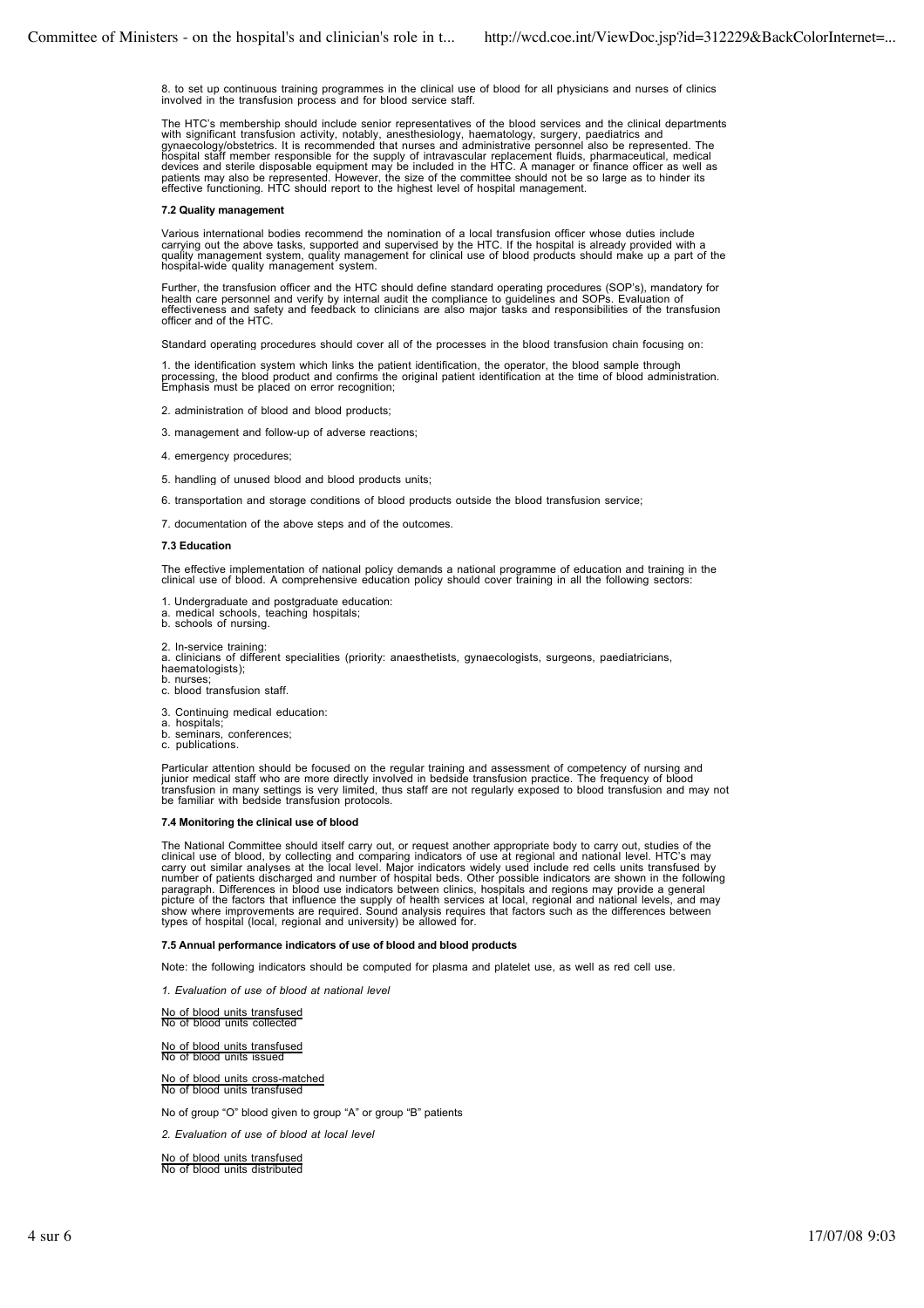# No of blood units transfused No of blood units prescribed

No of patients / bed No of blood units / bed No of blood units / patient No of blood units transfused / clinical department No of blood units transfused (mean) / category of clinical indication

*3. Use of blood / local / regional / university hospitals*

*4. Distribution from blood centre to hospital blood bank*

## No of units distributed Total no of units transfused

*5. Stock management*

No of blood units discarded / storage condition No of blood units discarded / expiry

Total no of blood units discarded / transportation No of group "O" Rh neg outdated or transfused to Rh positive patients.

*6. Cost-effectiveness, cost-benefit analysis, cost-recovery evaluation*

## **7.6 The Hospital Transfusion Laboratory: investigation of adverse reactions**

The HTC should ensure that every adverse reaction to blood and blood products is fully investigated by a<br>Hospital Transfusion Laboratory (HTL) and reported to the producing blood centre. The HTL co-ordinates the local<br>inve further testing as required according to the nature of the incident. It excludes possible causes of transfusion<br>reactions such as ABO compatibility and platelet antibodies, and investigates the possibility of defective<br>rea

### **8. Main clinical indications for transfusion of blood and blood products**

- blood loss (acute, chronic);
- anaemia (acute, chronic) (where other therapies have been inapplicable or ineffective);
- surgery and trauma (acute, elective, burns);
- supportive treatment:
- haemophilia and other congenital haemorrhagic disorders;
- thalassaemia and other haemoglobinopathies;
- immunodeficiency disorders (including HIV infection);
- thrombocytopenia;
- bone marrow dysfunction;
- transplantations;
- oncology (solitary tumours, leukaemias/lymphomas);
- neonatal anaemia;
- haemolytic disease of the newborn;
- exchange transfusion;
- thrombocytopenia;
- vitamin K deficiency;
- paediatric anaemias (nutritional, malaria, infections etc.) ;
- anaemia in pregnancy (where other treatments have been ineffective);
- major obstetric bleeding;
- disseminated intravascular coagulation;

*Alternatives to* allogeneic *blood transfusion:*

- prevention of anaemia (for pregnant women and infants);
- prenatal diagnosis of hereditary haematologic disorders (thalassaemia, sickle-cell disease, haemophilia etc);
- administration of pharmaceutical agents, (haematinins, erythropoeitin);
- prevention of haemolysis due to red cell enzymes deficiency;
- optimise the nutritional status, iron supplement.
- autologous blood transfusion :
- preoperative deposit;
- immediate preoperative haemodilution;
- intraoperative blood salvage.